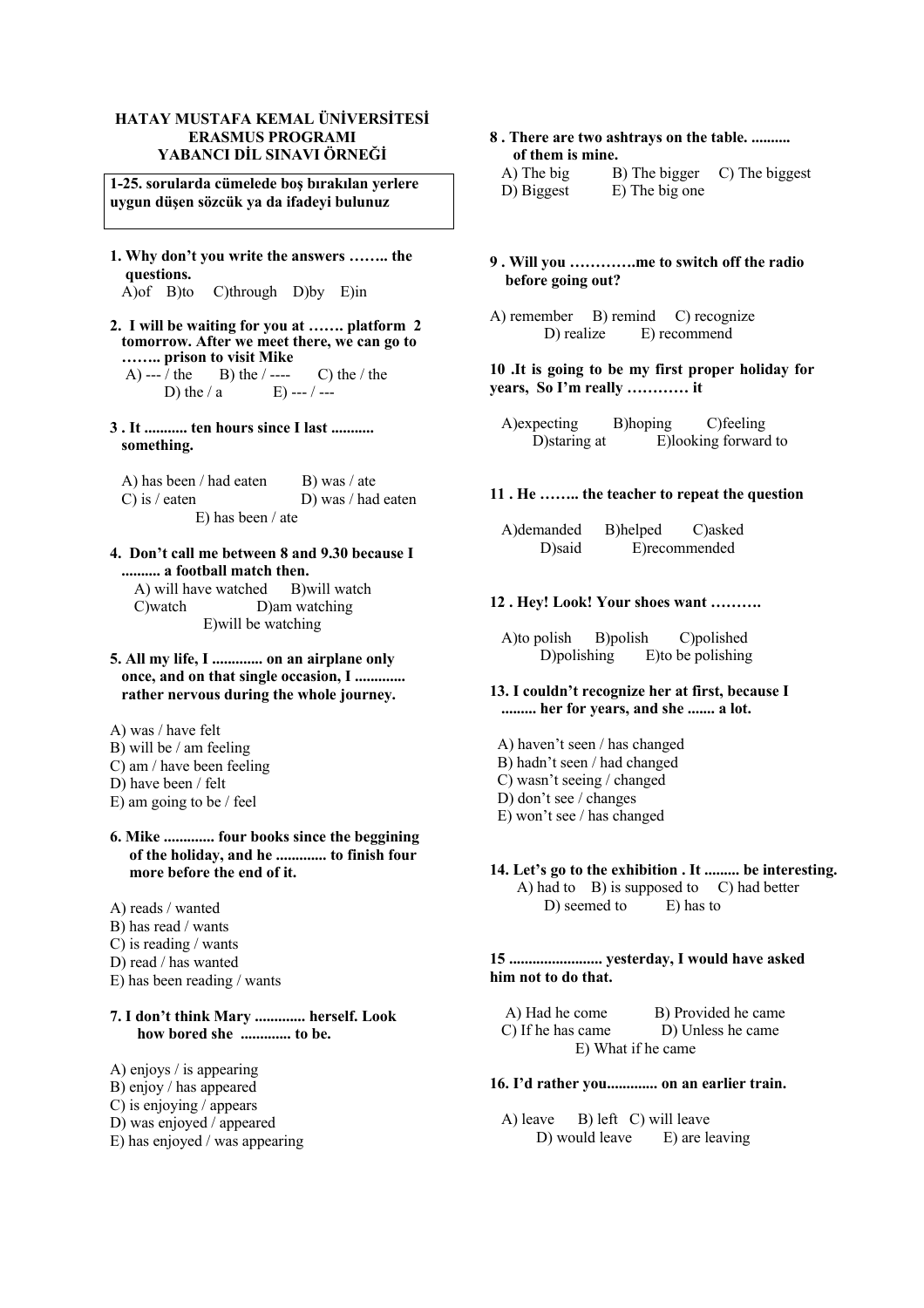#### **17. The teacher saw Mike ………. in the pool.**

 A)swim B)to swim C)swimming D)swam E)swum

#### **18. The population of China is more than …..**

| A) these of which Japan | B) that of Japan |
|-------------------------|------------------|
| C) to Japan             | D) Japan         |
| E)in Japan              |                  |

#### **19. Tim arrived at the station …..a taxi but in fact he had planned to go there ……..bus**

| A) by/by | $B)$ in/in | $C)$ by/in |
|----------|------------|------------|
|          | $D)$ in/on | $E)$ in/by |

#### **20. I ……………….out with my new collegues but I decided to stay at home, so that was better.**

 A)could go B)should C)could have gone D)would have gone E)would go

### **21. My boss insisted that Susan .... at the meeting on time.**

A)was B)be C)were D)has been E)had been

### **22.The gang of Tigers were believed**

**………………**

 A)that they robbed the bank B)to rob the bank C)to have robbed the bank D)that would rob the bank E)they had robbed the bank

#### **23. I …………… like that because he didn't deserve to be punished. You did wrong. Look! She is crying.**

| A) wouldn't have done | B) were to do |  |  |
|-----------------------|---------------|--|--|
| C) couldn't have done | D) had to do  |  |  |
| E)shouldn't have done |               |  |  |

### **24. My father asked …………**

A)that I will call him after 8 o'clock B)if my mother can go to her parents' C)why did I go out without permission D)where had his father gone E)whether I could pass all the exams

### **25. The wind ................. so hard last night that it ........................ several tiles off our roof.**

A) will be blowing / is going to rip

- B) was blowing / ripped
- C) had been blowing / will rip
- D) blew / rips
- E) has been blowing / has ripped

# **26-29. sorularda verilen İnglizce cümlenin Türkçe dengini bulunuz**

### **26. If this treatment does not achieve the desired effect, there are other methods we can use.**

A) Bu tedavi tam olarak başarılı olmadığı takdirde , deneyebileceğimiz başka yöntemler de vardır.

 B) Bu tedavi ile beklenen sonuç elde edilmezse başka yöntemleri de denemek zorunda kalabiliriz.

 C) Başka yöntemlerin kullanılması bu tedavinin istenilen sonucu verip vermemesine bağlıdır.

 D) Bu tedavi arzu edilen etkiyi sağlamazsa, kullanabileceğimiz başka yöntemler vardır .

 E) Bu yöntemle ulaşılan sonuç beğenilmezse, diğer yöntemleri kullanmamız gerekir.

#### **27. In developed countries , social security has been a major issue since the beginning of this century.**

 A) Bu yüzyılın başından itibaren, gelişmiş ülkelerin en başta gelen sorunu sosyal güvenlik olmuştur.

 B) Bu yüzyılın başlarında gelişmiş ülkelerde ciddi bir sorun olarak sosyal güvenlik konusu üzerinde çok tartışılmıştır.

 C) Gelişmiş ülkelerdeki sosyal güvenlik uygulaması bu yüzyılın başlarında görülen önemli bir olaydır.

 D) Gelişmiş ülkelerdeki sosyal güvenlik, bu yüzyılın başından beri önemli bir konu olmuştur.

 E) Bu yüzyılın başında, sosyal güvenliğin gelişmiş ülkelerde görülen önemli bir sorun olduğu kabul edilmiştir.

### **28. After years of fighting the two countries have finally decided to sign a peace treaty.**

 A) İki ülkenin temsilcileri bir antlaşma imzalayarak yıllarca süren barış dönemini başlattılar.

 B) Yıllarca süren savaştan sonra iki ülke, nihayet bir barış antlaşması imzalamaya karar verdiler.

 C) Yıllarca süren savaş, iki ülkenin nihayet antlaşması ve bir barış yapması ile sonuçlanmıştır.

 D) Savaşın yıllarca sürmesi sonucu, iki ülke bir antlaşma imzalamayı kabul ettiler.

 E) İki ülkenin imzaladığı barış antlaşması ile yıllarca süren bu savaş sona erdi.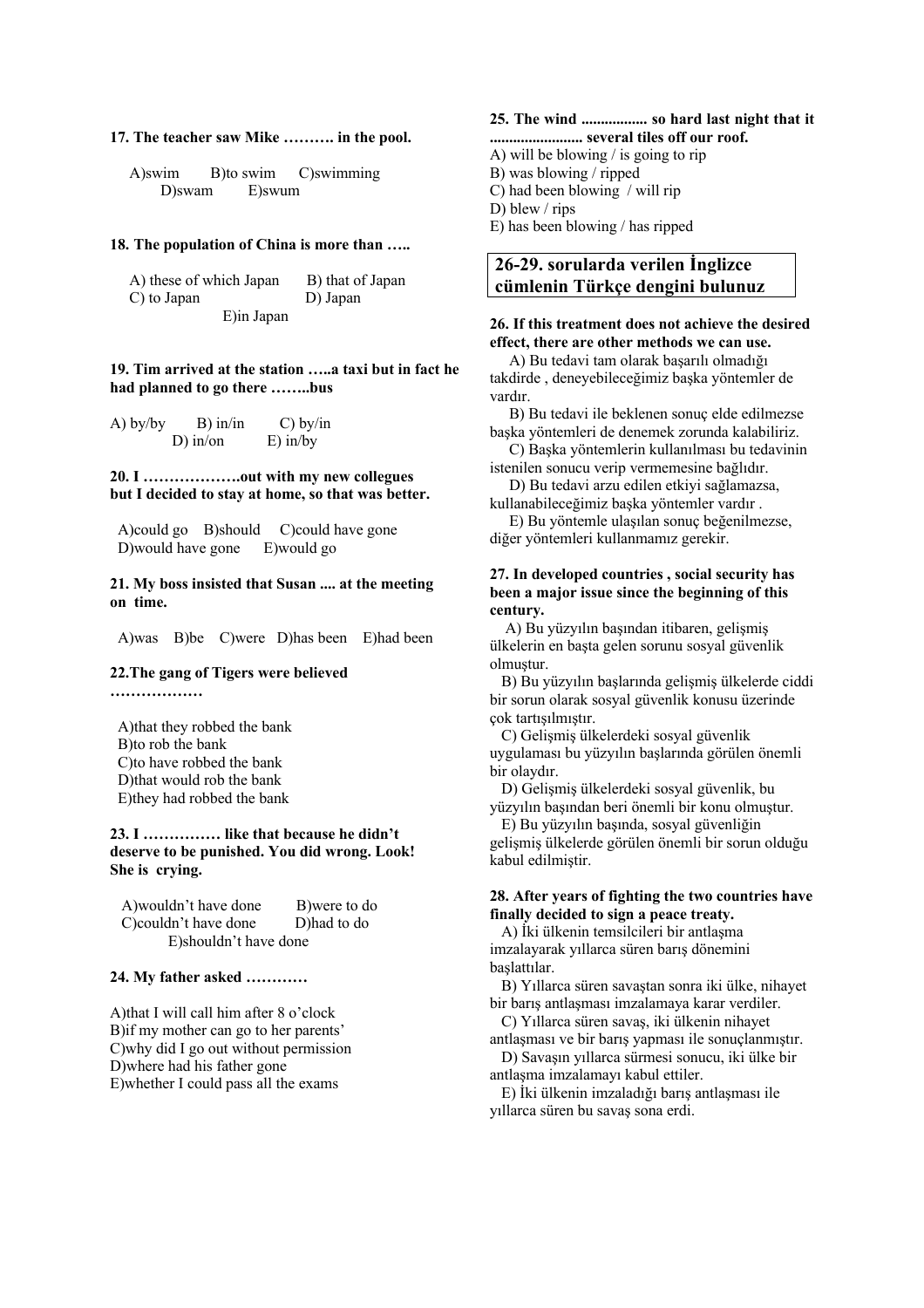#### **29. The growth of industrialism in the West is related to the growth of democracy.**

 A) Batıda sanayinin gelişmesi demokrasinin ortaya çıkmasıyla hızlanmıştır.

 B) Demokrasinin güçlenmesi, Batıdaki gelişmesi ortak bazı ilkere dayanmaktadır.

 C) Sanayi ve demokrasinin Batıdaki gelişmesi ortak bazı ilkere dayanmaktadır.

 D) Demokrasinin gelişmesi, Batıdaki sanayinin gelişmesiyle mümkün olmuştur.

 E) Batıda sanayinin gelişmesi, demokrasinin gelişmesi ile ilişkilidir.

**30-33. sorularda verilen Türkçe cümlenin İngilizce dengini bulunuz.**

### **30. İnsan bir gün, ileri uzay araştırmaları sonucu , başka gezegenlerde yeni bir hayat biçimi bulacaktır.**

A) A new way of life for men on other planets is the aim of advanced space exploration.

 B) One day man will find new ways of exploring space and settle on other planets.

 C) One day man, with more advanced methods of exploring space, will find new planets on which to settle.

 D) Man will one day find, as a result of advanced space exploration , a new way of life on other planets .

 E) Through advanced space exploration, man could have found a new way of life on other planets.

### **31. Bildiğim kadarıyla, valiler toplantısı süresiz olarak ertelendi.**

 A) It is not yet definite whether or not the governors' meeting will be cancelled.

 B) As far as I know the meeting of the governors has been postponed indefinitely.

 C) I know the governors have been notified that their meeting will take place at a later date.

 D) In my opinion, a meeting of the governors should be cancelled immediately.

 E) I assume the governors have already been informed that the meeting is to be put off.

### **32. Yeryüzünde kaç tür canlı organizmanın yaşadığını hiç kimse bilmiyor.**

 A) No one knows how many species of living organisms inhabit the world.

 B) Everyone realizes that the world is inhabited by countless species of living organisms .

 C) No one knows how the world came to be inhabited by so many species of living organisms.

 D) No one knows how so many species of living organisms came to inhabit the world.

 E) How many species of living organisms have lived in the world will never be known.

# **33. Hepimiz hızla yok edilmekte olan tropical ormanların geleceğinden çok ciddi olarak endişe duymaktayız .**

 A) The rapid destruction of tropical forests will soon seriously concern all of us.

 B ) We are all seriously concerned about the future of the tropical forests which are being rapidly destroyed.

 C ) With the rapid destruction of tropical forests we are all worried about our future.

 D ) In future, if the tropical forests are destroyed so recklessly, we will obviously be worried.

 E ) One of our serious worries about the future concerns what is to happen to the tropical forests.

### **34-37. sorularda verilen durumda söylenebilecek sözü bulunuz.**

**34. There is a pool in your university. But you know that the water is polluted and swimming is dangerous. One of your friends decides to go for a swim and you warn him by saying;** 

A)Hey, you! Don't swim there, do something else…

B)Have fun but if I were you, I wouldn't swim there.

C)Are you silly? How can you swim in this dirty water!

D)Don't swim in this water! It's very dirty and you may get ill.

E)If I had a time, I would be pleased to come with you

#### **35. You want to do something with a friend of yours. How can you offer him to do an activity together?**

A)I've heard that there is a good film on show at Odeon.

B)Do you have an idea more interesting than mine? C)Let' s go to the theater, shall we?

D)This time I'll never object to you.

E)We are good friends to do anything together

## **36**. **You try a pair of shoes which aren't big enough for you. What do you say to the shop assistant?**

A)These are a bit small. Have you got them in a larger size?

B)These fit very well. I'll take them, please.

C)What time does the shop close?

D)Can I pay by credit card?

E)I'll just see.. No, I'm afraid, I haven't.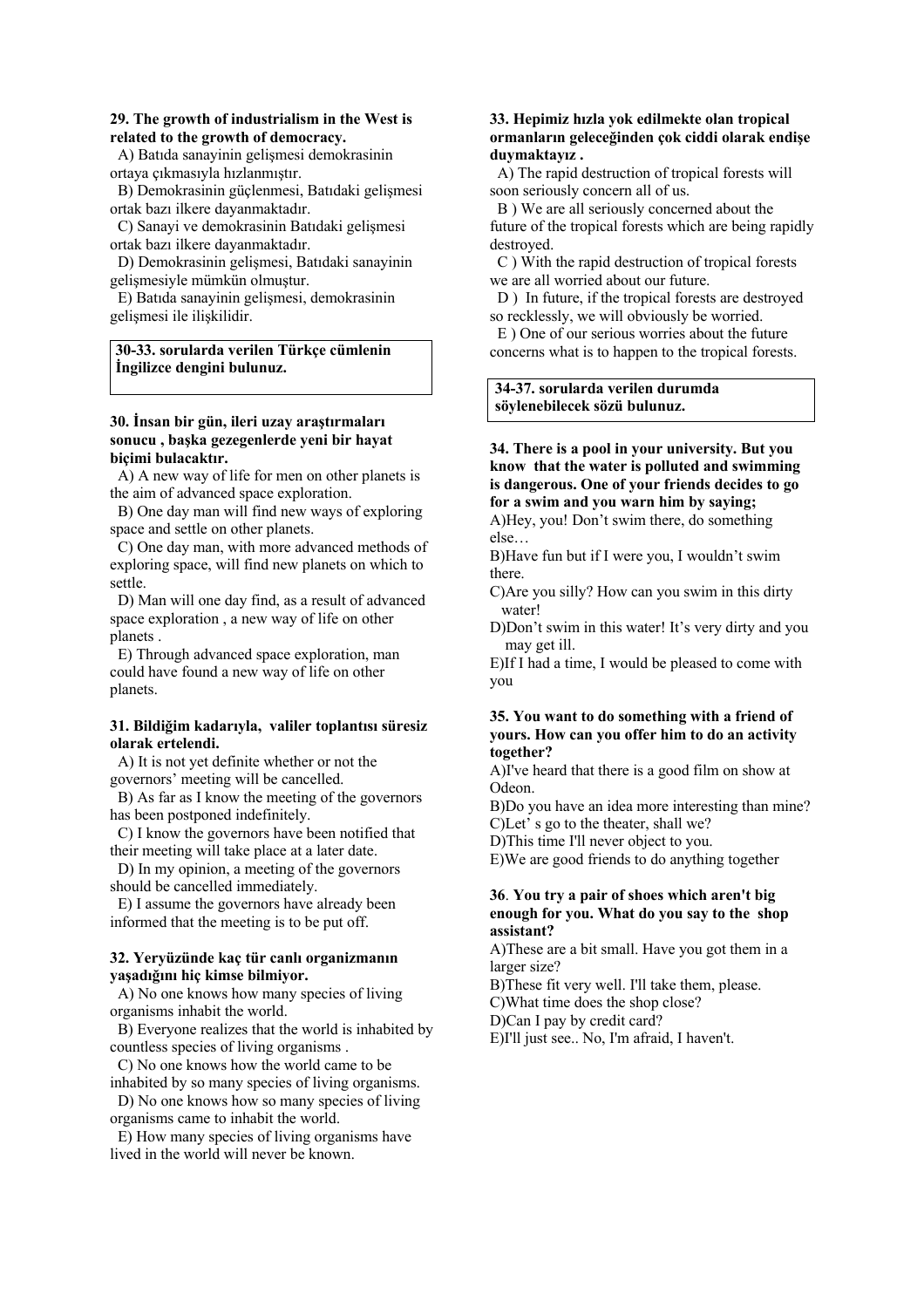## **37 .Your father is tired and has a lot of work to do in the garden. How can you offer some help for him?**

A)I think you've been torturing yourself in vain. B)You seem to be rather exhausted, let me repair the fence for you, dad.

C)In fact I must help you but I've been too busy nowadays.

D)Unless I had been so busy, I'd have helped you willingly.

E)Isn't there anybody to help you except me?

**38-41. sorularda, karşılıklı konuşmanın boş bırakılan kısmında söylenmiş olabilecek sözü bulunuz.** 

**38 .Lena:** You seem awful Jane!

 **Jane :** I've got a headache, that's all.

 **Lena :......………………..**

 **Jane :** Don't worry my dear, I'm accustomed to it. I get well in an hour.

A)But you seem to have caught a terrible cold.

B)Then you must tell me all about it.

C)Not very well, I'm afraid. I see that you never sleep well in a strange bed.

D)I'm exhausted. It's been a hard day for me.

E)Oh, Mark has got a cold and a slight temperature

**39. Won** : So how's your French class going?  **Jan** : **..................................**

 **Won** : Well, it takes a while to get it right. You could improve your accent by listening to tapes **Jan** : That's a good idea. But how do you

learn new vocabulary? I always seem to forgot new words

A)Not bad, but I'm finding the pronunciation difficult.

B)Perfect. I have already learnt French.

C)Just OK and I think it's easy to learn new words D)How long does it take to learn a little French E)I think I should do something to be good at French

**40 .Brent** : How was your dinner party?

 **Adam** : I think it went pretty well. People really seemed to enjoy themselves.

**Brent** : That's good.

**Adam** : **.............................................**

 **Brent** : Really? How late did he stay this time?  **Adam** : Until two o'clock in the morning!

A)Yeah, but we shouldn't have invited my wife's boss again.

B)Everything was good, but my wife wasn't enjoying

herself well.

C)Expect my boss, all the guests did whatever they wanted.

D)Sure. But I was sleepy at the end of the party because the guests left late.

E)The guests shouldn't have stayed late at the party.

#### **41.Mrs. Brown : Where did you go last summer?**

 **Mrs. Bentley: We went to Egypt.**

 **Mrs. Brown : …………………… ?**

 **Mrs. Bentley: No, this year we can not afford to go anywhere.**

A)Did you enjoy the hot climate

B)What are you planning to do this year C)Did you enjoy going by ship D)And this year? Will you be going there again E)Did it cost you much to fly there

**42 -44 . soruları aşağıdaki parçaya göre cevaplayınız**

**Are you familiar with the belief about broken mirrors? If you break one, you are supposed to have seven years of bad luck or ill health. This belief is about two thousands years old. The early Romans were the first to have this notion. They thought that a person's health changed in cycles of seven years. They believed that mirrors reflected one's health.** 

**So to break a mirror was to break one's health.**

# **42 .The story doesn't say …...**

A)what is supposed to happen if you break a mirror B)how old this notion is

C)what the Romans thought about the cycles of health

D)what might happen if you fix a broken mirror E)this thought started about 200 years ago